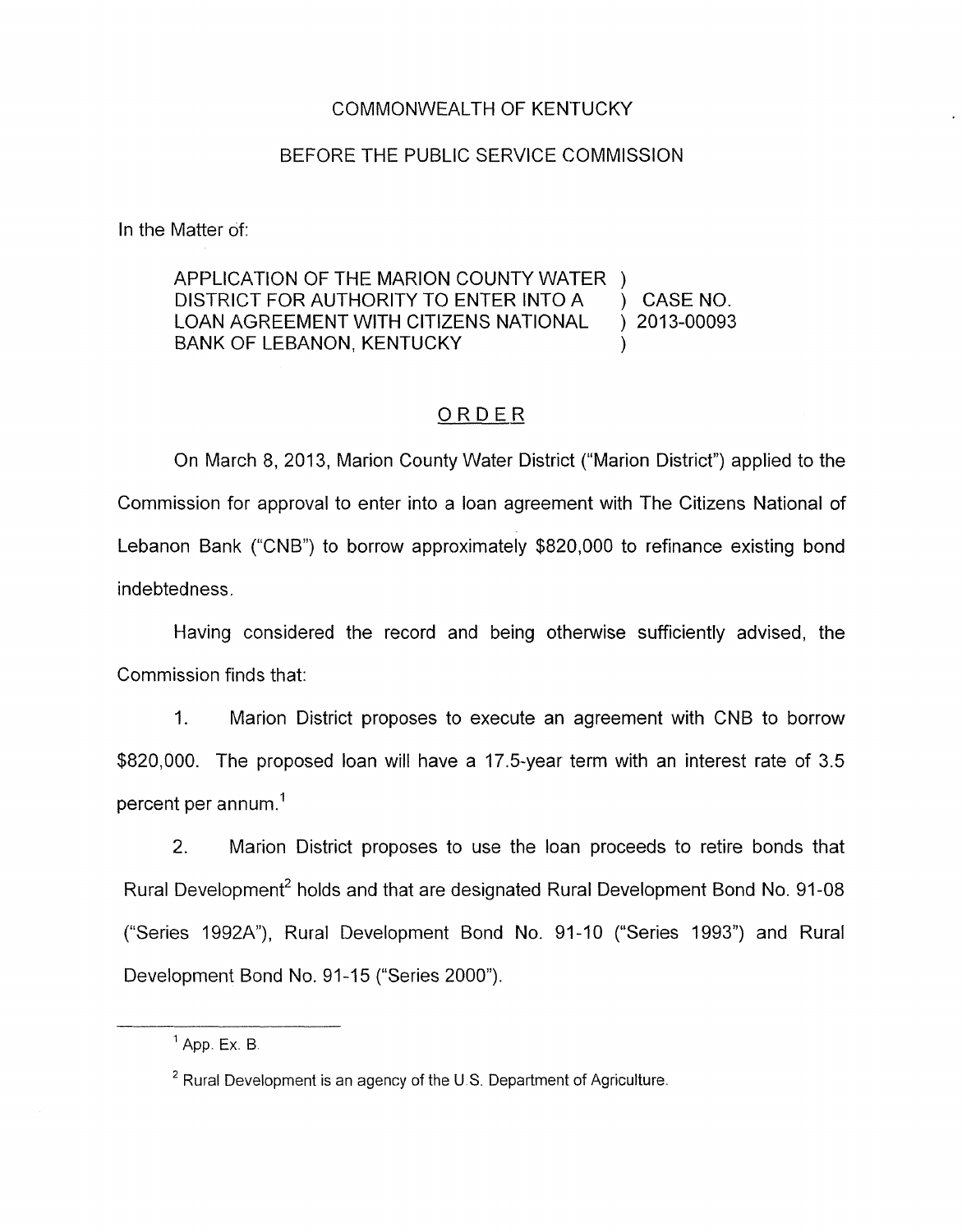3. Approximately \$357,000 of the Series 1992A Bonds remain outstanding.<sup>3</sup> These bonds bear interest at a rate of 5 percent per annum.

4. Approximately \$167,000 of the Series 1993 Bonds remain outstanding.<sup>4</sup> These bonds bear interest at a rate of 4.5 percent per annum.

5. Approximately \$296,000 of the Series 2000 Bonds remain outstanding.<sup>5</sup> These bonds bear interest at a rate of 4.75 percent per annum.

*6.* Marion District estimates that the proposed refinancing will result in total gross savings of \$236,068<sup>6</sup> and net present value savings of \$122,277.<sup>7</sup>

7. Marion District will incur \$750 in loan closing fees. $8$ 

8. Marion District's proposed loan is for a lawful object within its corporate purpose, is reasonably necessary and appropriate for and consistent with the proper performance of its service to the public, will not impair Marion District's ability to perform that service, and is reasonably necessary and appropriate for such purpose.

IT IS THEREFORE ORDERED that:

1. Marion District is authorized to borrow no more than \$820,000 from CNB to retire its Series 1992A, Series 1993, and Series 2000 Bonds, but only under terms

 $\frac{4}{d}$ 

 $\frac{5}{1}$ *Id.* 

| ° Total Gross Savings | \$236,818 |
|-----------------------|-----------|
| Less: Closing Fee     | (750)     |

 $(750)$ 

Net Gross Savings **\$236.068** 

 $<sup>7</sup>$  Letter from William P. Thompson, President, Citizens National Bank, to Jimmy Mudd, Manager,</sup> Marion County Water District (Feb. 10, 2013).

 $<sup>8</sup>$  App. Ex. B.</sup>

<sup>&</sup>lt;sup>3</sup> App. Ex. C.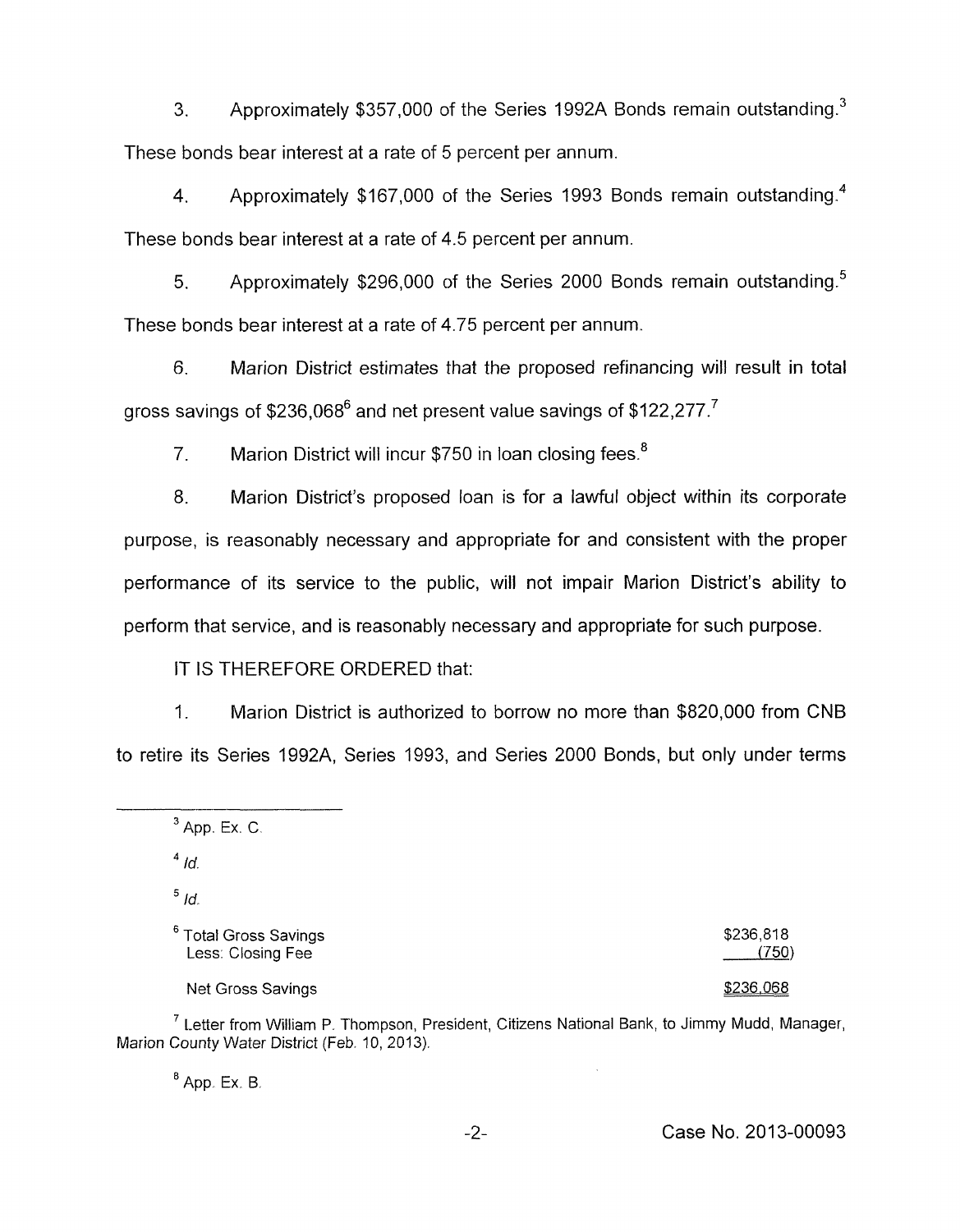and conditions that will produce both positive gross savings and net present value savings.

2. If the actual terms and conditions of the agreement with CNB differ from those set forth in its application, Marion District shall, within 30 days of executing the loan agreement, file with the Commission amortization schedules and work papers showing the actual gross savings that will result from the refinancing.

**3.** Within 30 days of executing the proposed agreement, Marion District shall file a copy of the executed loan agreement and any documents referenced in that agreement that Marion District has not previously filed with the Commission.

4. The proceeds from the loan agreement shall be used only for the lawful purposes specified in Marion District's application.

5. Any documents filed pursuant to ordering paragraphs 2 and 3 of this Order shall reference the number of this case and shall be retained in the utility's general correspondence file.

Nothing contained herein shall be construed as a finding of value for any purpose or as a warranty on the part of the Commonwealth of Kentucky or any agency thereof as to the securities authorized herein.

By the Commission

貪 **ENTERED** APR 0 8 2013 **KENTUCKY PUBLIC<br>ERVICE COMMISSION** 

*A*  ATTE: ltive *M*ector

Case No. 2013-00093